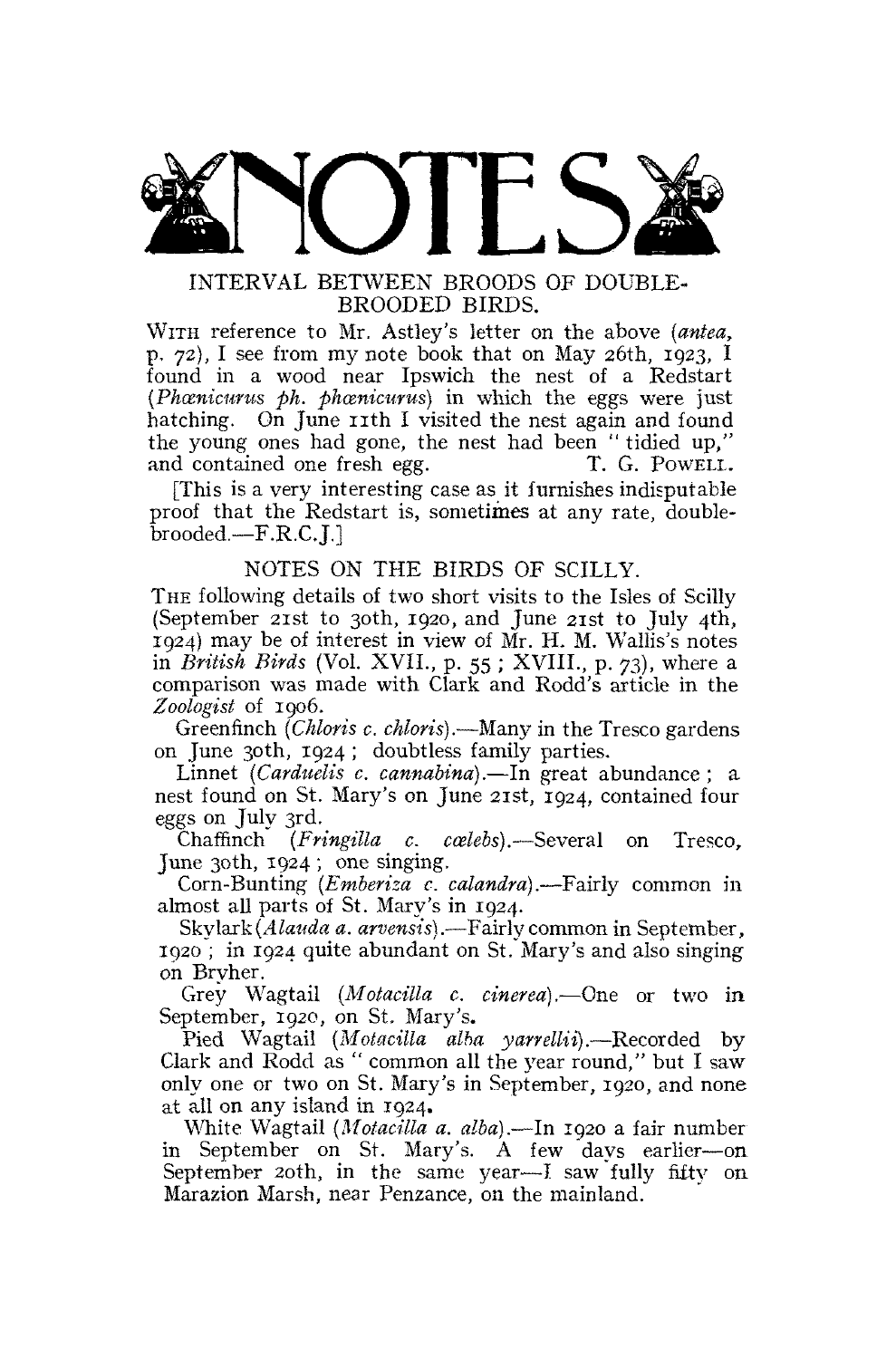Great Tit *(Parus major newioni).*—Seen twice in September; 1920 ; in 1924 not uncommon on St. Mary's and Tresco, and also seen on Bryher.

Goldcrest *(Regulus regains).*—On Tresco and St. Martin's in September, 1920, and in some numbers on June 30th, 1924, in the Abbey Gardens, Tresco, where they had evidently bred.

Chiffchaff *(Phylloscopus c. collybitd).*—Two or three singing among the large trees on Tresco on July 2nd, 1924, where we watched two for some time ; not recorded previously during the summer month's.

Sedge-Warbler *(Acrocephalus schœnobœnus)*.—In 1924 quite common on St. Mary's in two suitable areas, where we saw many pairs; a nest found on June 27th was just ready for eggs and contained four on July 2nd.

A number on Tresco in marshy ground on July 2nd.

Whinchat *(Saxicola r. rubetra).*—One on St. Mary's on September 22nd, 1920. Recorded by Clark and Rodd in autumn as a casual only.

Swallow *(Hirundo r. rustica).*—Nesting in IQ24 on St. Mary's, Tresco and Tean ; T saw five nests with eggs and young.

Kingfisher *(Alcedo atthis ispida)*.—Seen half-a-dozen times in September; 1920, flying along the coast of St. Mary's and in the harbour ; one was flying between St. Mary's and Tresco on September 25th. Clark and Rodd record it as a casual autumn and winter visitor.

Great Northern Diver *(Cofymbus immer).*—Mr, H. W. Robinson tells me that on May 30th, 1924, he saw four between St. Mary's and Tresco and that one was still in winter plumage: or immature—the first of the many he has seen in Scilly in May to be in this plumage.

Grey Plover *(Squatarola s. squatarola).*—Two or three on St. Martin's, September 28th, 1920.

Turnstone (Arenaria i. interpres).—Abundant during both visits ; in flocks of twenty at the end of June.

Ruff *(Philomachus pugnax).*—In 1920 two on September 24th and one on September 29th by a freshwater pool on Bryher. Three previous records only, given by Clark and Rodd—the latest in 1885.

Sanderling *(Crocethia alba),*—On St. Mary's and St. Martin's in 1920—not more than fifteen together.

Common Sandpiper *(Tringa hypoleucos).*—Mr. H.. W. Robinson and I. saw one by the Abbey Pool, Tresco, on June 30th, 1924; not previously recorded in summer.

Redshank *(Tringa t. totanus)*.—Several on Samson and Tresco among the Turnstones on June 23rd, 1924. Clark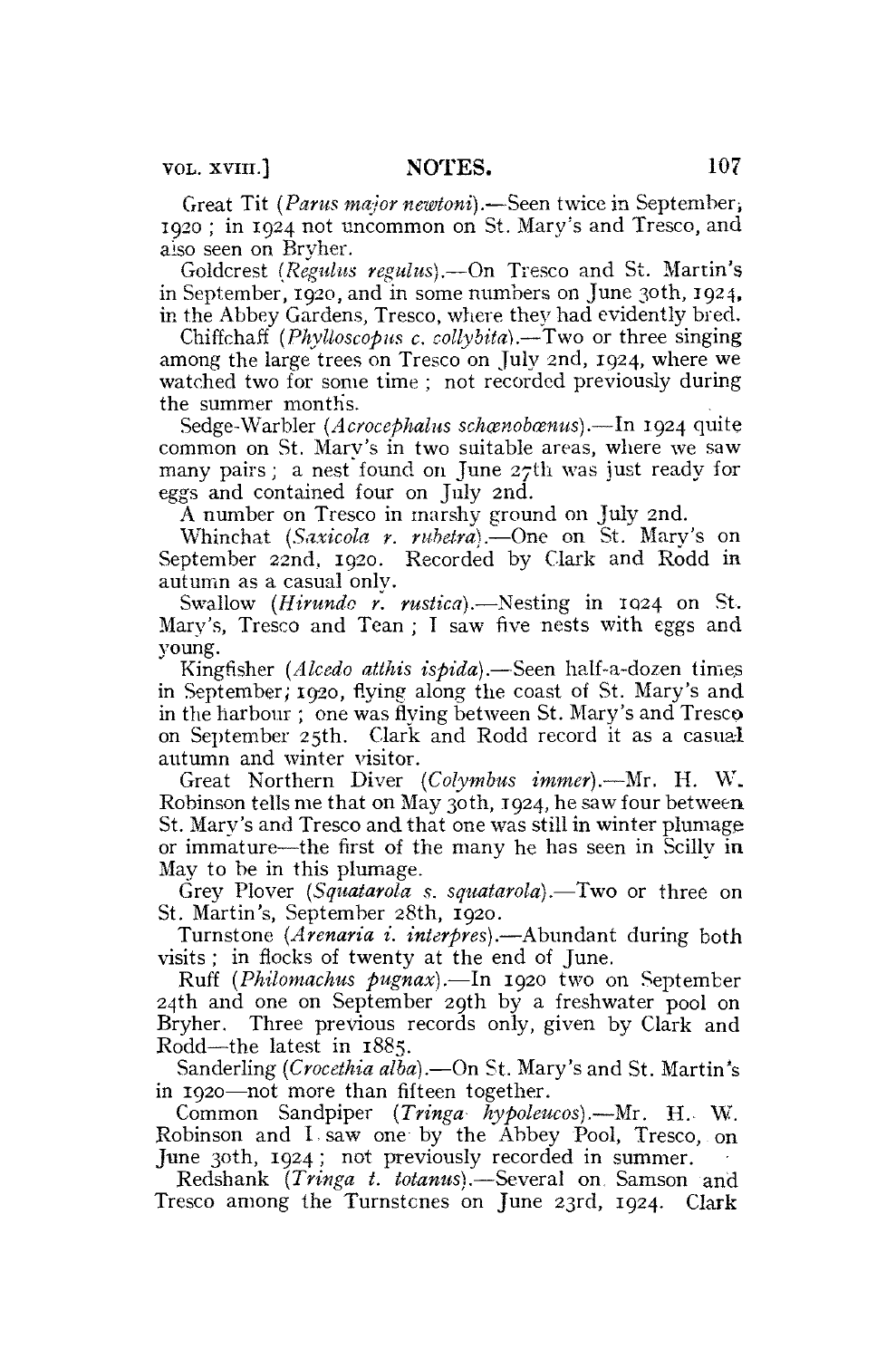and Rodd record it in autumn and winter only, and in September, 1920, I found it fairly common.

Green shank *(Tringa nebularia).—*Single birds several times and once two together seen on St. Mary's and St. Martin's in September, 1920.

Whimbrel *(Numenius p. phceopus).*—Several on Bryher on the last day of June, 1924.

Common Tern *{Sterna h. hirundo).*—Breeding on at least four islands in 1924, though one old haunt was deserted. Mr. Robinson and I ringed 191 youngsters on one island and there were many eggs still unhatched.

Arctic Tern *(Sterna macrura).*—Mr. Robinson saw a single bird on June 26th, 1924, and possibly one pair was nesting among the Common Terns, but I never identified the bird satisfactorily at the nest, nor heard its call.

Roseate Tern *(Sterna d. dougallii).*—On June 26th, 1924, we found a pair in a colony of Common Terns and four days later watched them through a telescope and saw the bird sitting on its nest; one egg was chipped and one youngster hatched, which was easily distinguished from the young Common Terns on the same island. Mr Robinson saw this nest with me.

Black-headed Gull *(Lams r. ridibundus).*—As this bird has not been known to nest in Scilly since **1845, it** is perhaps worth noting that we saw it twice in June by the freshwater pool on Bryher, and on July 4th, 1924, in St. Mary's Harbour. It was not common in September, 1920.

Quail *(Coturnix c. coturnix).*—On September 30th, 1920, at noon, one came on board the S.S. " Peninnis " half way between Scilly and the mainland, and I released it next day at Penzance. A. W. BOYD.

### ABNORMAL EGG OF CARRION-CROW.

I TOOK a nest of Carrion-Crow *(Corvus c, corone)* at Coat, Martock, Somerset, on May 14th, 1924, with three eggs. Of these two were normal, but the third was the largest I have ever handled, measuring  $54 \times 31.8$  mm. As compared with the average Raven's egg, it is considerably longer, though, of course, not so bulky. JOSEPH H. SYMES.

[Extremely elongated eggs of the Carrion-Crow are occasionally met with, and I have examined specimens measuring  $49.4 \times 32.1$  and  $40 \times 32.5$  mm., but the above recorded egg is longer than any of which I have notes.— F. C. R. JOURDAIN.]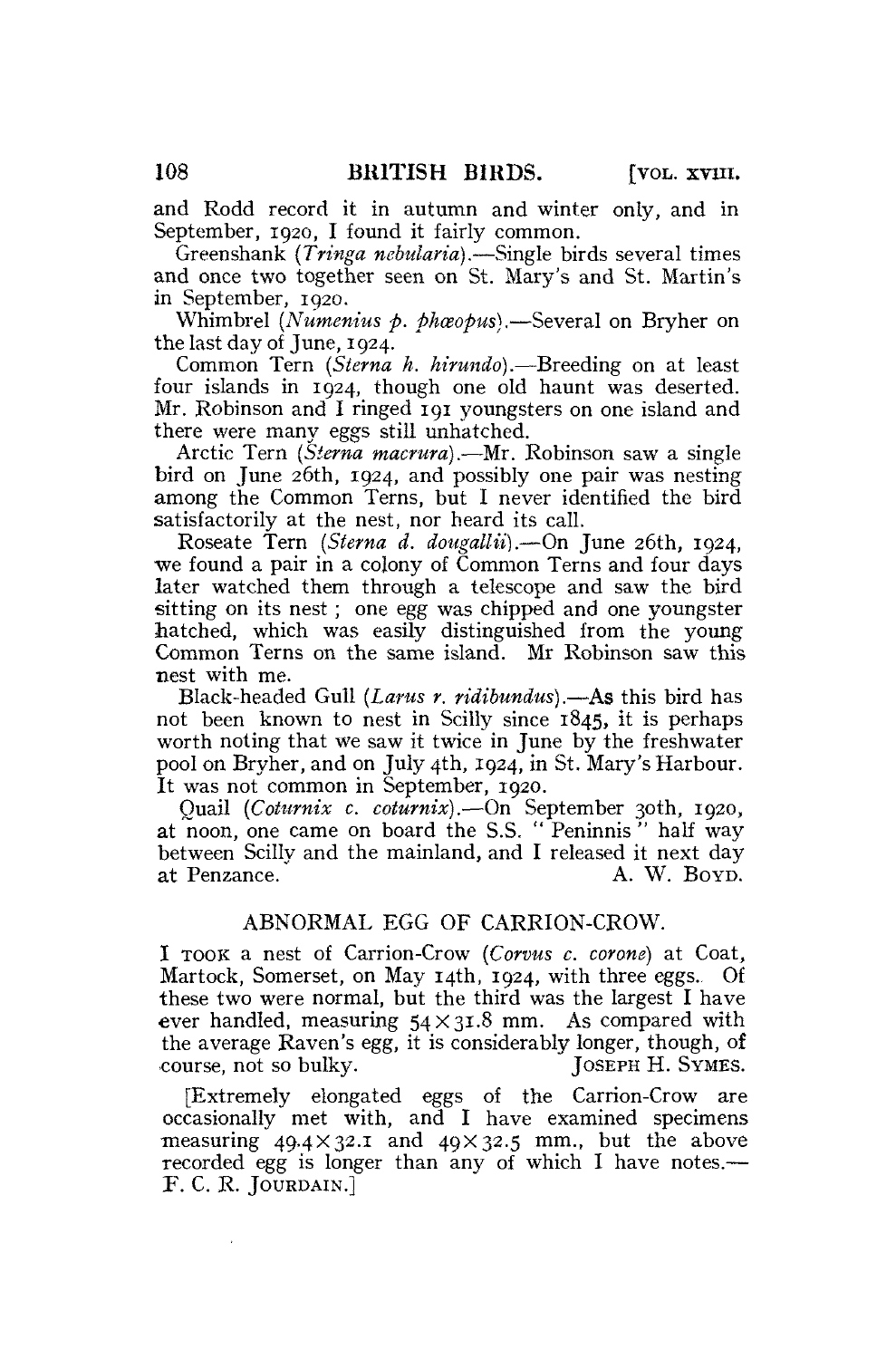UNUSUAL SITUATION OF CHAFFINCH'S NEST. WITH reference to Mr. R. H. Brown's note *(antea,* p. 72) on the brooding of a Chaffinch *(Fringilla c. ccelebs)* the following observations are taken from my notes for 1923. They are from a district of Midlothian about 1,000 feet above sea level where the resident smaller birds are late in nesting.



On June 2nd, the first really warm day of the season, every Chaffinch seemed to be occupied with building and work was proceeding at a great pace. One nest found was in the top of a partly rotten and hollowed out fence post alongside a rather straggling hedge of hawthorn. By the 17th of the month this nest was complete with a lining of feathers, and in the morning the hen bird was sitting although no eggs were laid when I visited the nest later on in the day. A week later the nest was still quite in order and still no eggs had been laid, although the birds were still frequenting the hedge. By June 30th the nest was ruffled up and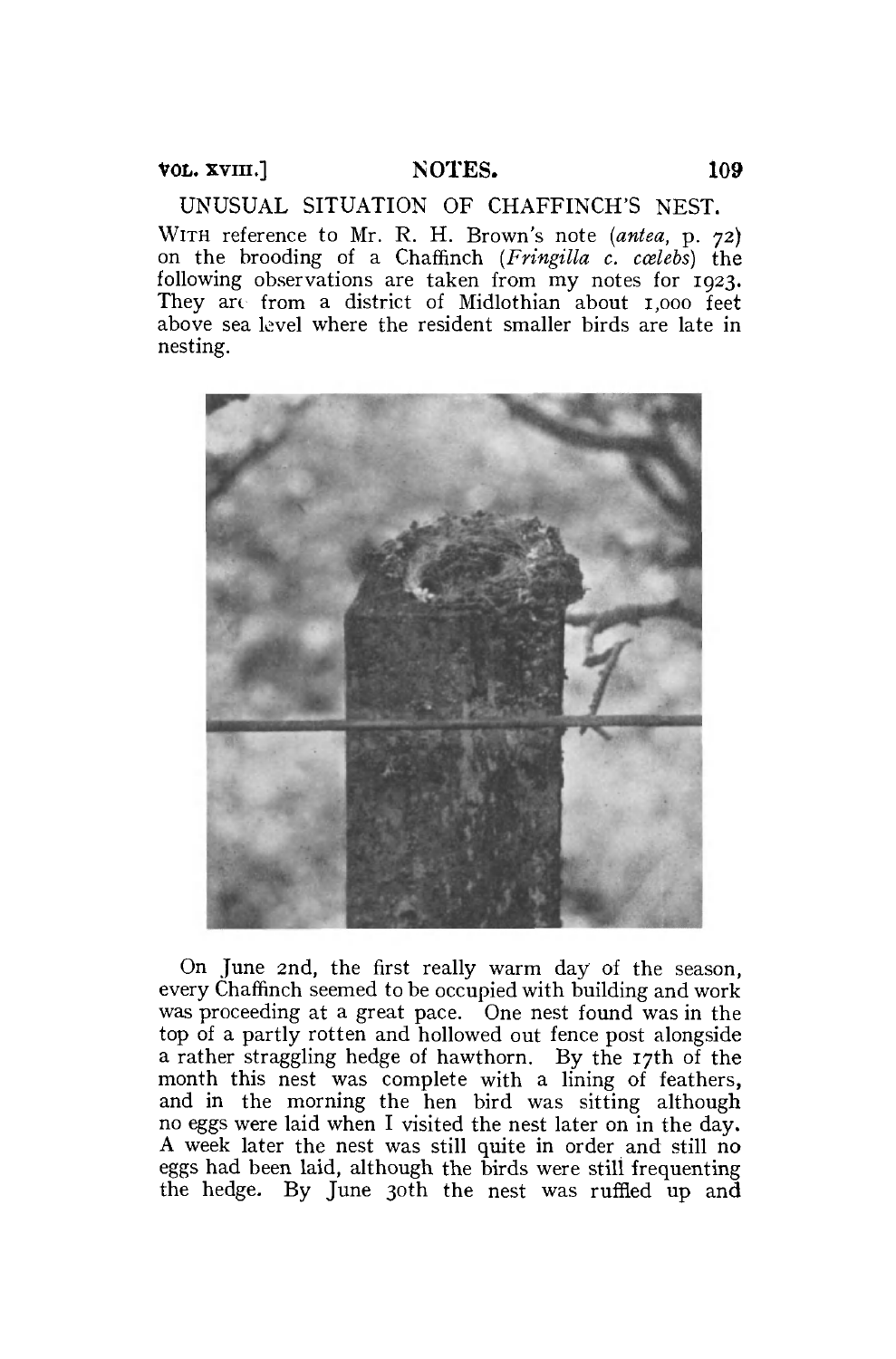apparently deserted, but there was another nest in the hedge a few yards away which may have been the work of the same pair. As the nest in the fence post was in a fairly unusual position I enclose a photograph. I can remember seeing one in a somewhat similar position when at school, and in that case the post was not hollowed out, but the nest was partially supported by branches of the hedge growing against the fence. CHARLES G. CONNELL.

### SCARCITY OF YELLOW WAGTAIL.

WITH reference to the notes *(antea,* p. 55) on the scarcity of the Yellow Wagtail *{Motacilla f. rayi),* I had been particularly struck by their scarcity in N.W. Norfolk before I read the notes. There is a small heath about a quarter of a mile from my bungalow where every year three or four pairs have nested. On April 17th, 1924, I saw one Yellow Wagtail at this spot, but never saw it again and am quite sure that they did not breed there this year. I saw one other Yellow Wagtail on some grass marshes about the end of May which I think must have had a nest near by. Beyond these two I did not see any others, although I went to several places where usually they are quite common.  $N$ . TRACY.

# VARIATION IN BREEDING SEASON OF THE WHEATEAR.

WITH reference to my note on the breeding season of the Wheatear *(CEnanthe ce. cenanthe),* Vol. XVII., p. 143, I now give the figures for Seaford, Sussex, during the last three years :—

| Year. | No. of<br>Nests. | Average date<br>of full<br>Clutch. |  | Earliest.                                                   | Latest. |  |
|-------|------------------|------------------------------------|--|-------------------------------------------------------------|---------|--|
|       |                  |                                    |  | $1922$ II May 12th  May 4th  May 19th                       |         |  |
|       |                  |                                    |  | 1923  13  April 28th  April 24th  May 7th                   |         |  |
|       |                  |                                    |  | 1924  12 May 4th  April 27th  May 12th                      |         |  |
|       |                  |                                    |  | It will be seen that 1024 was six days later on the average |         |  |

It will be seen that  $1924$  was six days later than 1923. J. F. THOMAS.

REDBREAST NESTING IN WOODPECKER'S HOLE. ON July 19th, 1924, I found the nest of a Redbreast *(Erithacus r. melophilus)* containing young in an old Woodpecker's hole twelve feet up a poplar tree at South Wooton, Norfolk. The young birds left the nest on July 25th. The site seems rather an unusual one, but I think it may be accounted for by the fact that I have had many disasters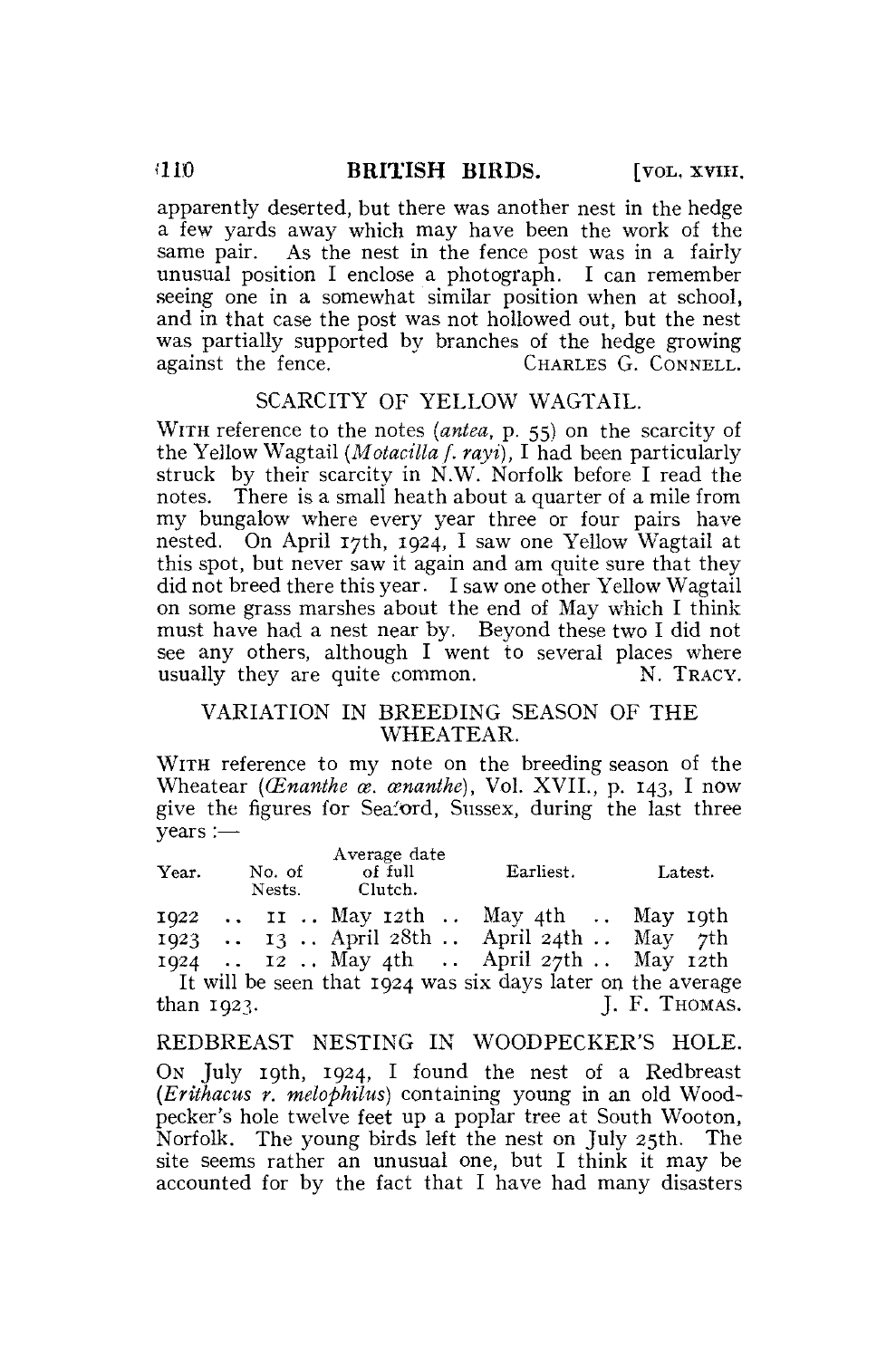VOL. XVIII.] NOTES. 111

with my ground-building birds this year through the agency<br>of rats.  $N$  TRACY N. TRACY.

#### WOODPECKERS AND FIR-CONES.

WITH reference to my former note on this subject, Vol. XVII.. p. 276, the Greater Spotted Woodpeckers *(Dryobates m. anglicus)*  left off working on the fir-cones in N.W. Norfolk on April 13th, after which I did not hear them until August 9th, when I once more heard the old familiar sound. I had not time just then to investigate, but the next day I went round to some of their favourite feeding places and picked up about a dozen freshly worked green cones. I am rather surprised at the birds tackling the cones at this time of the year, as there cannot be any insect shortage yet; but they evidently acquired a taste for the seeds during the winter and are now varying their insect diet with a vegetarian one. After the Woodpeckers left off working on the cones in the spring, I found them tackling oak galls. These they wedged in circular cavities which they had cut in the bark of some dead fir stumps, and then split them in two to extract the grubs. In one instance they used a cleft where they had been working fir-cones. A few days ago I found on the top of one of the fir stumps some crab-apples which had been split open for the seeds, evidently by the Woodpeckers. N. TRACY.

### STOCK-DOVES BREEDING IN CO. MAYO.

I HAVE already drawn attention (Vol. XVII., p. 312) to the fact of the Stock-Dove *(Columba anas)* having extended its range to co. Mayo, and mentioned the possibility of its having nested in 1923. I have now proof of its nesting, having found a bird incubating on May 27th, 1924. The nest was on the top of an ivy-covered wall. There were almost certainly three other pairs nesting in the vicinity of the house, but owing to the number of suitable nesting-sites and the thick foliage of the trees, I was only able to discover definitely the whereabouts of one of these. ROBERT F. RUTTLEDGE.

LATE NESTING OF THE COMMON SNIPE IN KENT. ON July 7th I was shown two nests of the Common Snipe *(Capella g. gallinago)* situated in a water meadow of rank grass about a quarter of a mile from the river Medway in the parish of Nettlestead, Kent. Each nest contained four eggs. That the Snipe is increasing as a regular nesting species in Kent is well known, but I have never seen *two* nests close to each other in July. Mr. Meade-Waldo tells me that Snipe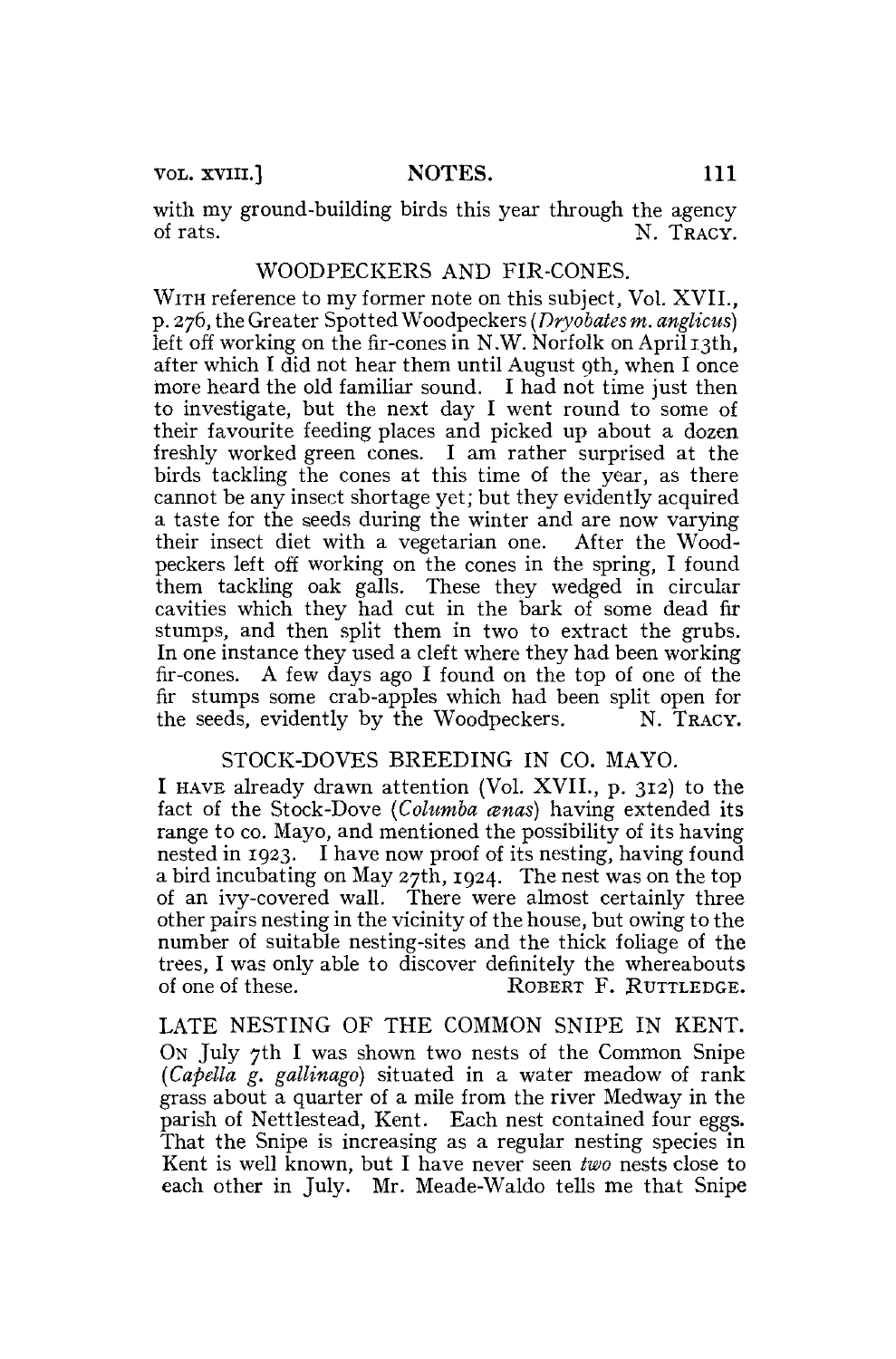have two broods in the year and *sometimes* three nests; this would bring the third brood well into July.

My own experience is that all " Waders" that I have observed in the British Isles will go on laying eggs and try to bring up their young, if the nests are destroyed, almost indefinitely.

Would any have *three* broods, and some two, under normal circumstances ? [47]  $\mu$  and  $\mu$  [47]  $\mu$  [47]  $\mu$  [47]  $\mu$  [47]  $\mu$  [47]  $\mu$  [47]  $\mu$  [47]  $\mu$  [47]  $\mu$  [47]  $\mu$  [47]  $\mu$  [47]  $\mu$  [47]  $\mu$  [47]  $\mu$ IAMES R. HALE.

[Eggs of the Snipe have been recorded on several occasions in August, but in my opinion such cases are not due to second or third broods, but merely to repeated destruction of previous layings.—F.R.C. J.

# LARGE CLUTCHES OF COMMON TERNS' EGGS IN SCILLY.

THANKS to careful protection from two-legged as well as fourlegged robbers of their eggs, the Common Tern *(Sterna hinmdo)*  has again, this year (1924), become fairly well established as a breeding species in the Isles of Scilly. Clutches of four eggs among Terns are so unusual that it may be of interest to state that on one island there were three such clutches, one of these being still unhatched on June 30th. On another island I was astonished to find a clutch of five eggs, the fifth egg being upright with the thin end downwards. In each clutch the eggs were all of one type and evidently belonged to one bird in each case, rather than to two hens laying in one nest. The clutches this year were all large; for instance on one rock ten out of the eleven nests contained clutches of three, and the eleventh a clutch of two. H. W. ROBINSON.

[Nests containing four eggs are not very unusual in large colonies of Common Terns and at the Fames I have seen four sets of four eggs each in a patch not more than five yards square, while only a few yards off were two more clutches of four. In some of the Norfolk colonies clutches of four occur annually, sometimes in considerable numbers.—F.C.R.J.]

### LESSER BLACK-BACKED GULL NESTING IN COLONY WHERE HATCHED.

As dead Lesser Black-backed Gulls *(Larus fuscus affinis)* are very rare in the breeding colonies, one or possibly two per season being the number found in the large colonies with which I have been associated during the past fifteen years, there are no records of ringed birds of this species returning to nest in the colony in which they themselves were hatched. On July 29th, 1924, I visited the large colony in Westmorland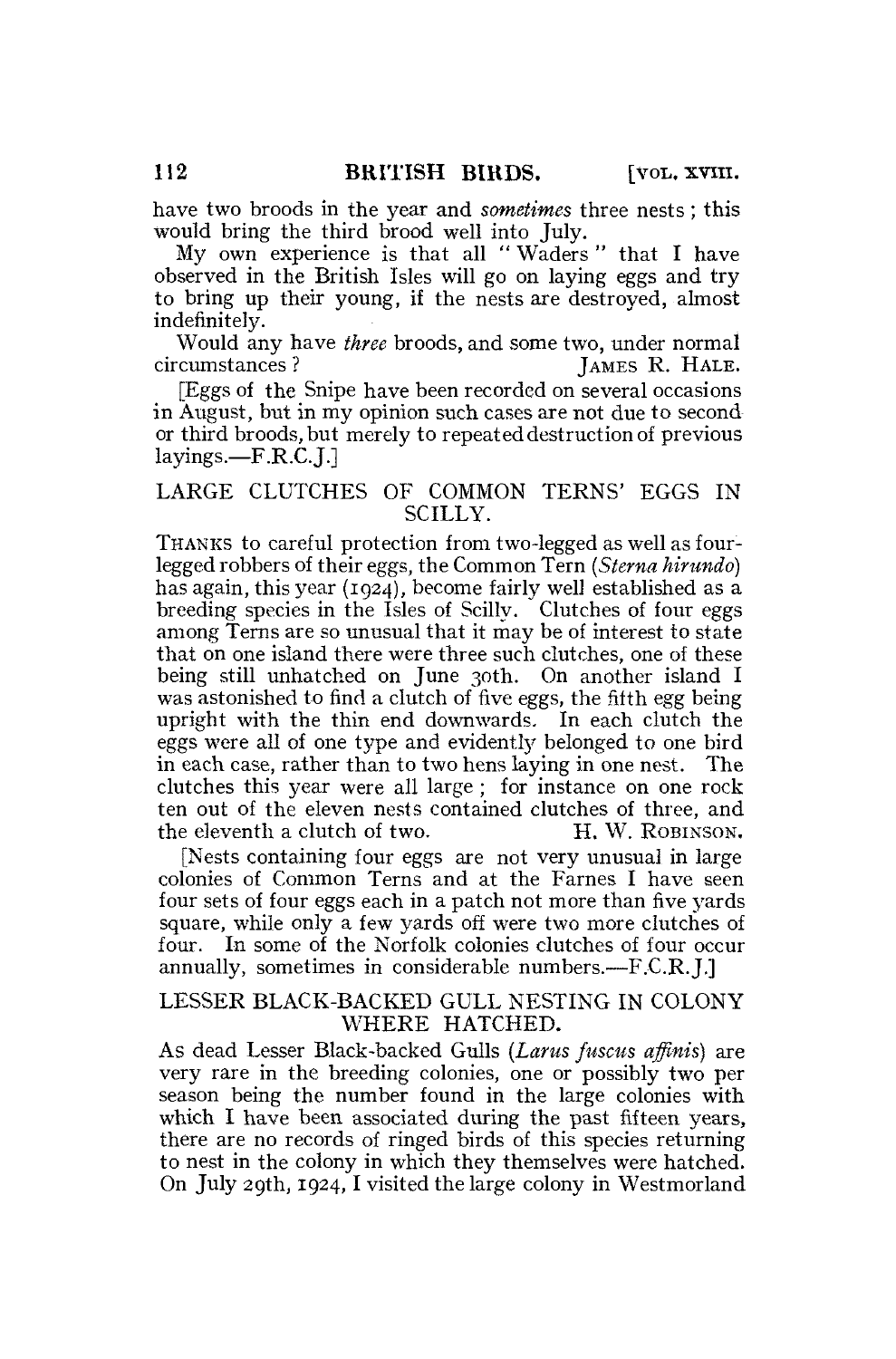and found one adult dead. It was sitting in a natural attitude as if alive, with neck straight and head held high, and, although cold, the eye showed that the bird had died that day, and recently, for it was not fly-blown. On picking it up I was delighted to find B.B. ring No. 34202 upon its leg, showing that I marked it there, and in that end of the colony, as a chick on July 14th, 1916. This is, I believe, the first and only record of a British Lesser Black-backed Gull being found dead in its parent gullery. H. W. ROBINSON.

#### QUAIL IN CAMBRIDGESHIRE.

DURING the last eight years I have only three times noticed the Quail *(Coturnix c. coturnix)* near Cambridge. In 1916 I heard and saw a bird in a lucerne field beside the Fleam Dyke ; and in 1918 or 1919 I heard the call-note in a clover field on the Gog Magogs. Each ensuing summer I searched this bit of country without success ; but on August 9th of this year I heard a Quail calling in a weed-grown fallow field on the chalk ridge not far from Newmarket. This field was only about  $\mathbf{I}$  acres in extent and surrounded by miles of cornfields in which, so far as I was able to search them, no other examples were to be heard. This predilection for leguminous or weed crops on the chalk may perhaps account for the scarcity and irregularity of the Ouails' occurrence round Cambridge, where the higher ground is mostly cornland. MAUD D. BRINDLEY.

RARE BIRDS ON FAIR ISLE.-—Surgeon Rear-Admiral J. H. Stenhouse, who paid a visit to Fair Isle from September 6th to October 4th, 1923, records *(Scot. Nat.,* 1923, p. 173) having observed two adult Norwegian Bluethroats *(Luscinia s. gaetkei),* at least seven Blue-headed Wagtails *(Motacilla f. flava*), five Yellow-browed Warblers (*Phylloscopus h. præmium*) and a Grasshopper-Warbler *(Locustella n nævia)*. In the same journal  $(1924, p. 4)$  it is recorded that an adult male Coues's Redpoll *(Carduelis h. exilipes)* was obtained on the island on October 22nd, 1923.

ALBINO CARRION-CROW IN WESTMORLAND.—Mr. L. E. Hope informs us that on May 3rd, 1924, an albino Carrion-Crow *(Corvus c. corone)* was caught in a rabbit trap near Appleby and was sent to the Carlisle Museum. Mr. Hope states that in general coloration the bird is a rich cream, the plumage much worn and moulting had commenced, two half-grown primaries being in each wing. The legs were pale grey, the beak grey, darker at the tip, iris pale blue.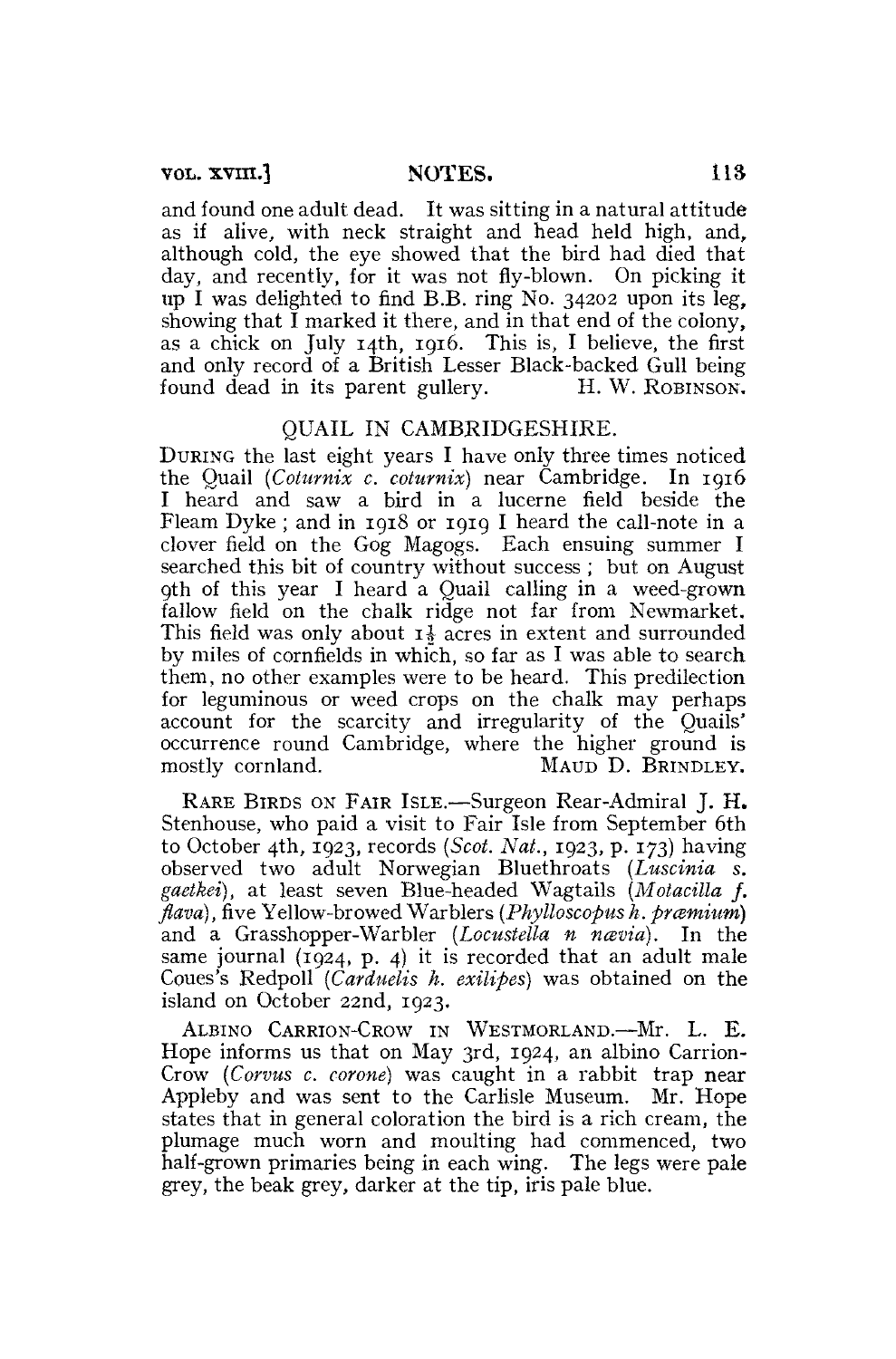ROOSTING HABITS OF ROOKS.—Attention may be drawn to two interesting papers on this subject in *The Scottish Naturalist,* the one referring to Bute by the Rev. J. M. McWilliam (1924, pp. 5-7) and the other to Lanarkshire by Mr. W. Stewart (1924, pp. 69-74).

WOOD-LARK IN FIFESHIRE.—The Misses L. J. Rintoul and E. V. Baxter record *(Scot. Nat.,* 1924, p. 75) that they identified a Wood-Lark *(Lullula arborea)* at Balcomie on April 7th, 1924. The bird has not previously been recorded from the mainland of Scotland.

WHITE WAGTAIL AND PIED FLYCATCHER IN NORFOLK.— Mr. N. Tracy informs us that on April 18th, 1924, he identified a *Motacilla alba alba* on a heath near South Wooton, and on May 11th in a wood near the same place he had a male *Muscicapa h. hypoleuca* under observation for three-quarters of an hour. Both appear to have been passing migrants as neither were seen again.

SIBERIAN LESSER WHITETHROAT ON FAIR ISLE.—Besides the two occurrences of *Sylvia curruca affinis,* included in the " additions " in the *Practical Handbook,* a third example is now recorded by Dr. Clarke and Admiral Stenhouse *(Scot. Nat.,* 1924, p. 4) as having been obtained on Fair Isle by Mr. J. Wilson on October 16th, 1923.

BLACK REDSTART IN MIDLOTHIAN.—Two Black Redstarts *(Phcenicurus 0. gibraltariensis)* were seen by Colonel D. A. Wauchope in the Royal Botanic Garden, Edinburgh, on May .1st, 1924 *(Scot. Nat.,* 1924, p. 76). One, a male, he watched for several minutes at a distance of a few feet. The bird has seldom been recorded from the mainland of Scotland.

ALPINE SWIFT IN DEVONSHIRE.—Mr. C. R. H. Edwards states *(Field,* 8.V.1924, p. 636) that he shot an Alpine Swift *(Apus melba)* on April 14th, 1924, at Start Point.

ALPINE SWIFTS SEEN IN WIGTOWNSHIRE.—The Duchess of Bedford records *(Scot. Nat.,* 1924, p. 84) that a " small party " of Alpine Swifts *(Apus melba)* appeared about the middle of September, 1923, at Corsewall Lighthouse, Stranraer. The birds stayed for several days and were many times seen about the buildings by the lightkeeper and his wife who, we are informed by the Duchess, are well known to her as reliable observers and know Common Swifts perfectly.

GREAT SPOTTED CUCKOO REPORTED FROM CO. KERRY.— Prof. L. P. W. Renouf of the University College, Cork, records *(Irish Nat.,* 1924, p. 30) that he has received from Mr. Charles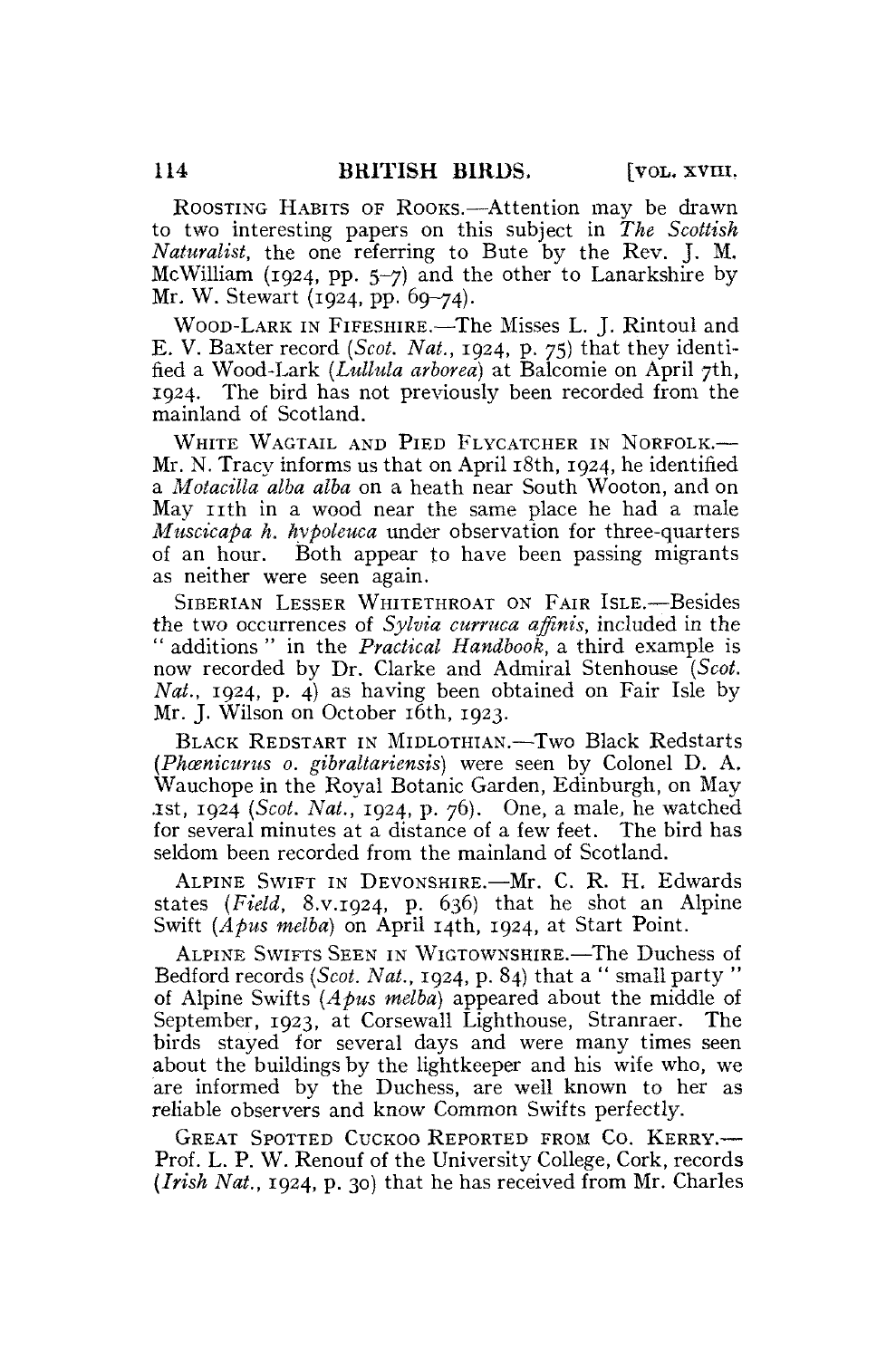vol. XVIII.] **NOTES.** 115

O'Driscoll the " remains" of a Great Spotted Cuckoo *(Clamator glandarius)* which was found dead during February, 1918, near Caherciveen. The bird was said to have been accompanied by another for about a week. At the same time a Hoopoe *(Upupa epops)* was in a neighbouring field for a week, after which it was shot, while seven other Hoopoes were in the neighbourhood. The Editors append some further particulars from which it would appear that Mr. O'Driscoll had the Hoopoe mounted and that Messrs. Williams of Dublin state that this bird was received by them on April 10th, 1918. It would therefore seem that the date of the appearance of the Cuckoo was about the end of March, a much more likely date than February. It was not realized that the Cuckoo was a rare bird and it was not sent to be preserved, but the " remains " have been examined by the editors of the *Irish Naturalist* who state that they are undoubtedly those of a Great Spotted Cuckoo. The bird has twice previously been recorded from Ireland, once from Kerry and once from Connemara.

LITTLE OWL IN CUMBERLAND.—Mr. H. C. Gandy reports *(Field, 5.vi.1924, p. 793)* that a Little Owl (Athene noctua) was caught near Cumwhinton in a rabbit trap in February, 1924. The specimen has been preserved by Mr. L. E. Hope of the Carlisle Museum.

LITTLE OWL IN BERWICKSHIRE.—Mr. J. P. F. Bell records *(Scot. Nat.,* 1924, p. 76) that a Little Owl *(Athene noctua)* was caught in a trap in a rabbit-burrow on Lamberton Moor on April 4th, 1924. The bird has been presented to the Royal Scottish Museum. In recent years single birds have been recorded from Fife **(1910),** Roxburgh (1921) and Northumberland **(1919).** 

ROUGH-LEGGED BUZZARD IN CO. WICKLOW.—A Roughlegged Buzzard *(Buteo lagopus),* an uncommon visitor to Ireland, was caught in a trap at Ballinrush, near Lough Dan, in the second week of December (1923) and has been sent to the Dublin Zoological Gardens *(Irish Nat.,* 1924, p. 31).

SPOONBILL IN YORKSHIRE.—Mr. F. Snowdon records *(Nat.,*  1924, p. 253) that an immature example of *Platalea I. leucorodia,* in an emaciated condition, was found dead on the beach at Saltwich, near Whitby, on July 3rd, 1924.

SPOONBILL IN CO. KERRY.—Prof. L. P. W. Renouf records *(Irish Nat.,* 1924, p. 30) that a Spoonbill *(Platalea leucorodia)*  was shot on September 29th (? 1923) on the Valencia Estuary.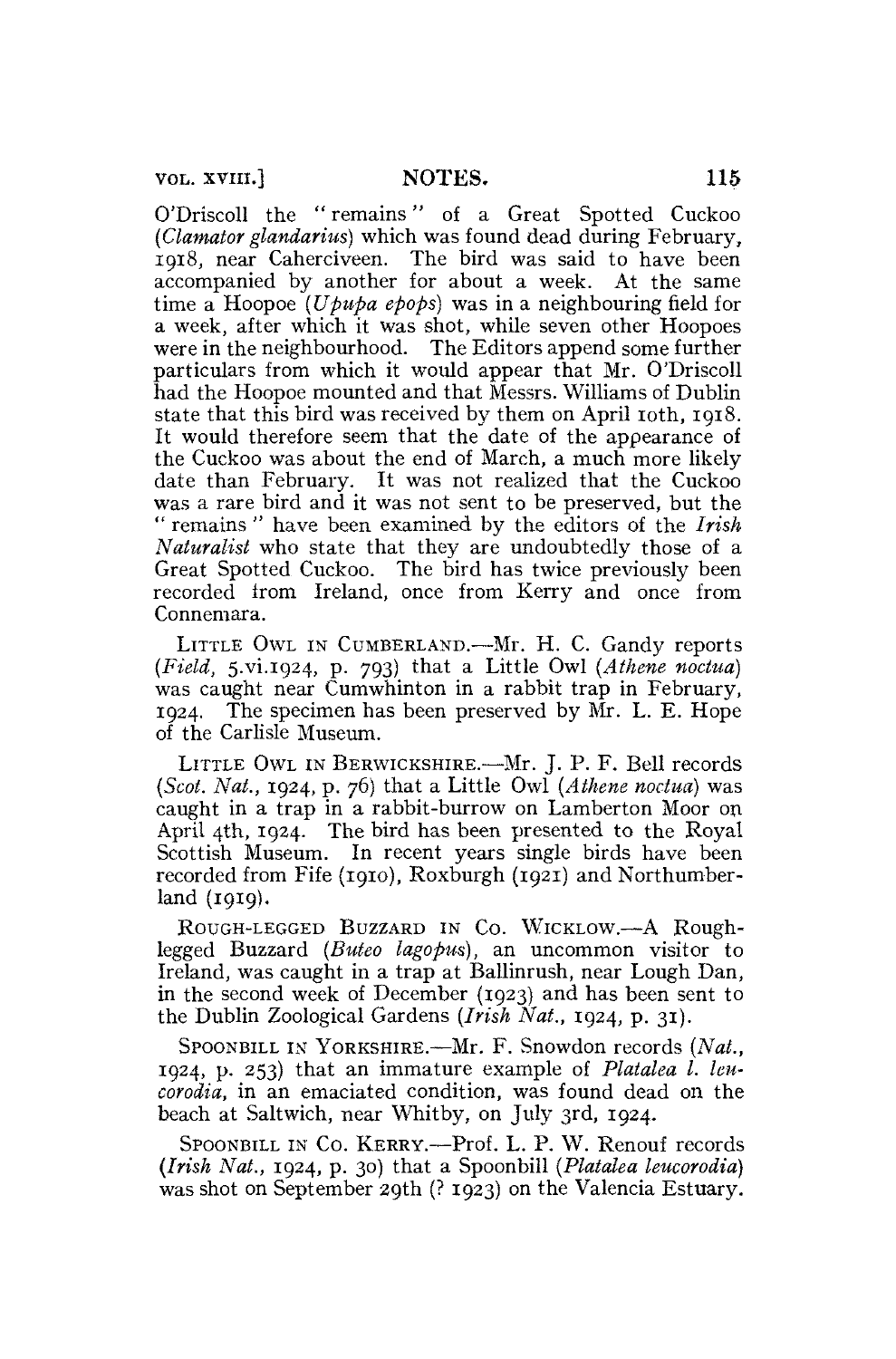GLOSSY IBIS IN CORK.—Mr. J. W. Brasier-Creagh reports *(Field,* [13.iii.1924,](http://13.iii.1924) p. 346) that a Glossy Ibis *(Plegadis falcinellus)* was shot on February 20th, 1924, near Churchtown, co. Cork, and sent to Messrs. Williams of Dublin for preservation.

SNOW-GOOSE IN OUTER HEBRIDES.—Dr. W. Eagle Clarke records *{Scot. Nat.,* 1924, p. 9) the occurrence of an example of *Anser hyperboreus hyperboreus,* which was obtained on Barra on October 9th, 1917, by Mr. W. L. MacGillivray and is now in the Royal Scottish Museum. As Dr. Clarke quite rightly points out the specimen obtained in the Solway in 1884 (not 1854 as printed in the *Practical Handbook,* Vol. II., p. 249) was not preserved and not examined by an orinthologist and. may have been a Greater Snow-Goose *(A. h. nivalis).* The Barra specimen is therefore the first authenticated specimen for Scotland of the smaller form.

PRATINCOLE RECORDED AS SEEN IN MORAYSHIRE.—Major A. Stables states *(Scot. Nat.,* 1924, p. 8) that on August 17th, 1923, he watched for about an hour at Loch Spynie a bird which he identified as a Pratincole. Beyond the statement that he " suddenly saw what seemed to be a giant swallow of sorts, which when it got within range I saw was a Pratincole," the record does not give any evidence for the correctness of the identification, nor does he state if he was familiar with the species. He adds, however, that as the bird never flew "directly overhead " he could not see the under wing-coverts ; but it is not necessary for the bird to fly directly overhead to enable one to see the under-wing.

THE SPREAD AND DISTRIBUTION OF THE WOODCOCK AS A BREEDING BIRD IN SCOTLAND.—Under this title the Misses E. V. Baxter and L. J. Rintoul contribute a valuable paper to the *Scottish Naturalist* (1923, pp. 177-183 ; 1924, pp. 13-40 and 47-51). This consists of a General Introduction, a Chronological List of Records and a List of Works referred to, while the detailed facts which form the bulk of the paper are given under counties and faunal areas. The paper itself should be consulted, but it may be remarked that the authors consider that the increase and spread of the Woodcock *(Scolopax rusticola)* as a breeding species in Scotland has been due to the provision of more suitable nesting sites, by the much greater extent of plantations since the beginning of the nineteenth century, and to the protection of the bird in the spring.